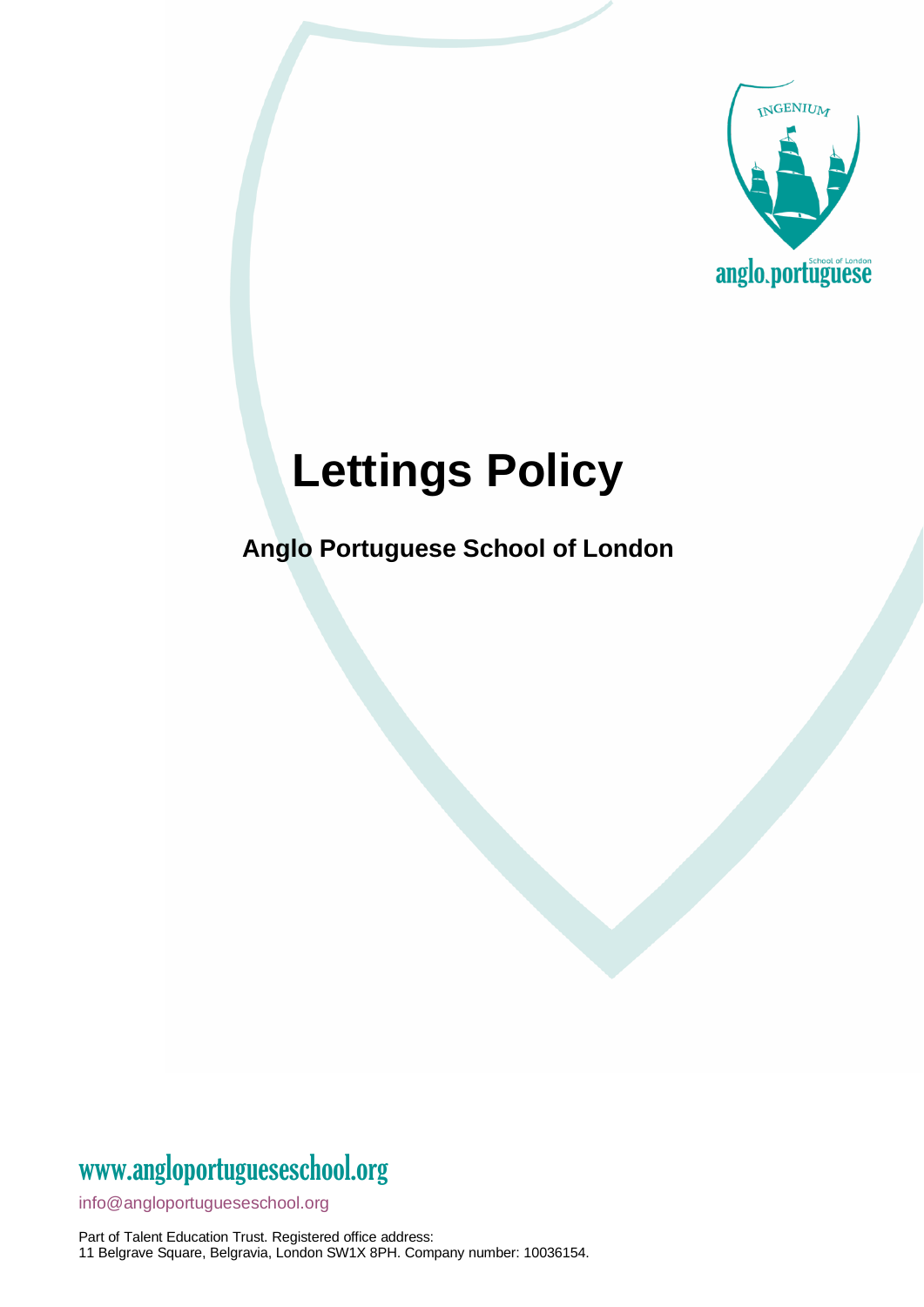#### Introduction

The school recognises that the primary purpose of school premises is to provide accommodation for the teaching, learning and welfare of its students. The requirements of the school will therefore always take precedence over external hiring; however, when not required by the school, the Trust is willing to hire out the school premises, as they:

- represent a significant capital investment and therefore should be used as far as possible
- can provide a valuable resource to the community which the school serves
- can be a potential source of income.

The school will operate a fair lettings policy that does not discriminate on grounds of race, colour, religion, ethnicity, sexuality, gender, age or disability.

#### Scope and publication

The Board of Trustees has delegated the task of reviewing (and proposing for amendment if necessary) this policy every two years in order to assess its implementation and effectiveness to the Full Governing Body of the school.

Distribution of the policy is to:

- all employees
- prospective hirers, on request.

This policy is available on request and can be made available in large print or other accessible formats if required.

#### Basis for charging

In arriving at rates for lettings, the school will have the following principles:

- The school should not, except in exceptional circumstances, subsidise the letting of its premises to third parties.
- The overall cost of letting school facilities must be recovered from users.
- That private users will be charged at cost plus a margin.
- That VAT at the prevailing rate, if chargeable, will be payable in addition to the charges on the Card of Rates.

On the recommendation of the Business Manager, the Governing Body will, on an annual basis, approve a Card of Rates setting out the charges for different areas of the premises for different users and including any discounts ('Card of Rates'). In case either the organisation or the area of the premises is not sufficiently clear from the Card of Rates, the Business Manager will determine which rate is applicable to any particular individual or organisation/area of the premises.

#### Additional charges and deposits

The School reserves the right to charge a premium over and above the rates in the Card of Rates if the school/Trust will incur additional costs before, during or after the actual letting. The School requires the payment of a refundable deposit (over and above the charge) as security against damage to the premises (including any equipment) or against the premises being left in an unacceptable condition requiring the school to incur additional cost, e.g. for cleaning, caretaking or other expenses or against any non-payment of relevant charges under this policy.

### www[.angloportugueseschool.org](https://angloportugueseschool.org/)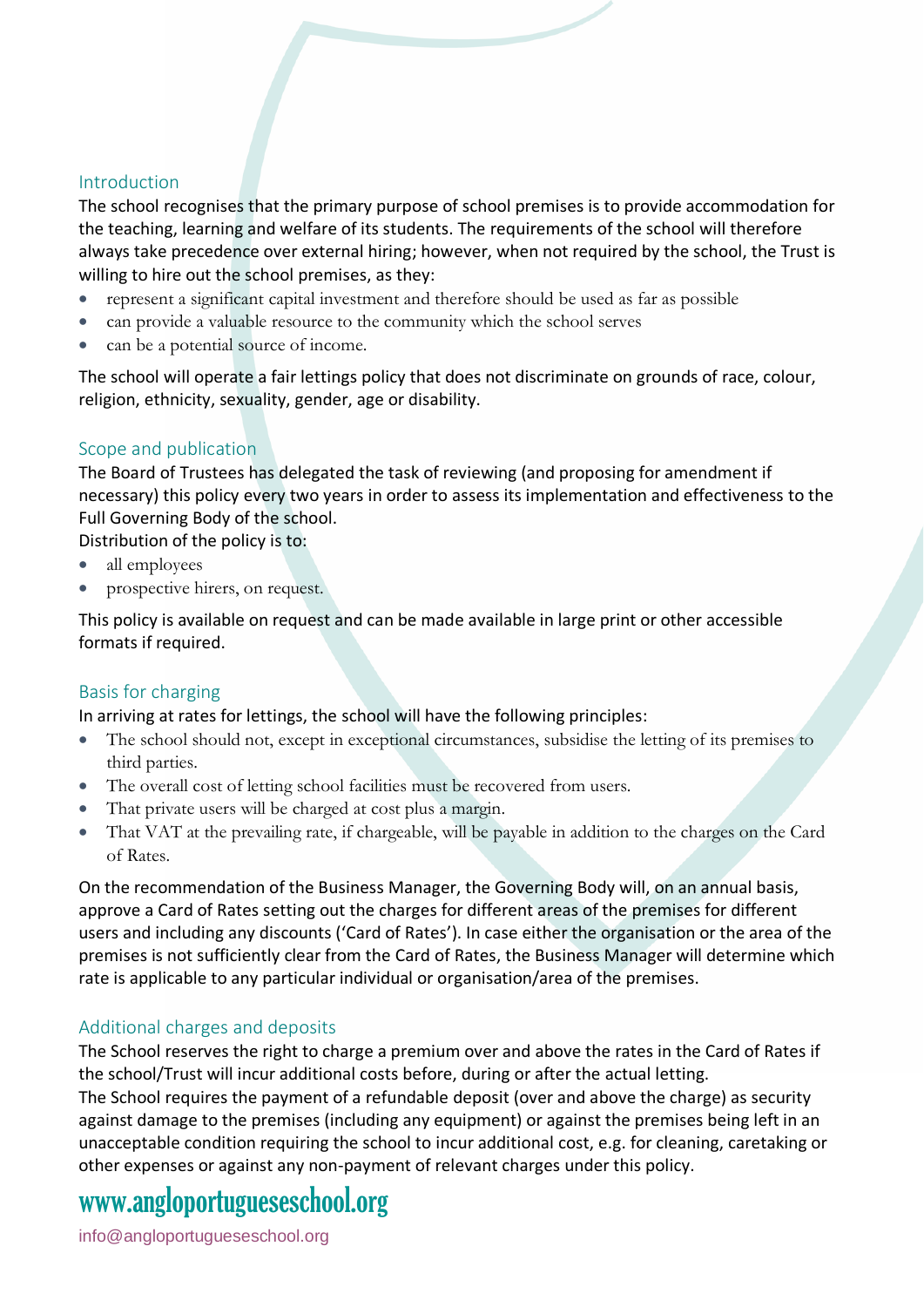#### VAT

As a general rule, if the letting makes use of a school sports facility e.g. gymnasium, hall or playing fields, then VAT will be chargeable. However, if certain conditions are met then the letting may be exempt from VAT e.g. sole use for more than 24 hours or a series of ten or more bookings are made and paid for at one time.

Lettings of meeting rooms or classrooms are generally VAT exempt.

#### Cancellations

The School will seek to recover any cost incurred by the school which is unavoidable and results directly from the cancellation of a letting. Details of the charges are shown in the Card of Rates.

#### Administration of premises hiring

APSoL is solely responsible for the administration of their premises hiring.

#### Record keeping

All hiring of the school's premises, including those for which no charge is made, shall be properly documented and all hirers must sign a School Letting Contract, which includes a copy of the conditions of hire. The School Letting Contract is an enforceable contract.

All schools must create and retain an up-to-date record of all lettings held at the school that will include the name and contact details of the hirer and the value of the lettings agreed.

#### School Letting Contract and Conditions of Hire

No member of staff of a school, except for the Principal or Business Manager, is permitted to vary the School Letting Contract including the Conditions of Hire under which the school's premises are hired out or to deviate from the school's Card of Rates.

#### Time of payment

Payment of the charges at the time of booking is expected and must in any case be paid at least three days before the event/hiring takes place.

#### Credit facilities

The School will allow the extension of credit to organisations and individuals where they are satisfied that these are creditworthy. However, the School reserves the right to withdraw credit facilities where prompt payment is not received. In all cases where credit is extended, an invoice will be issued.

#### Security

The School will not normally insist upon continuous caretaking presence. However, it does reserve the right to insist upon caretaking presence where the nature of the hiring may leave the school vulnerable to theft or damage.

### www[.angloportugueseschool.org](https://angloportugueseschool.org/)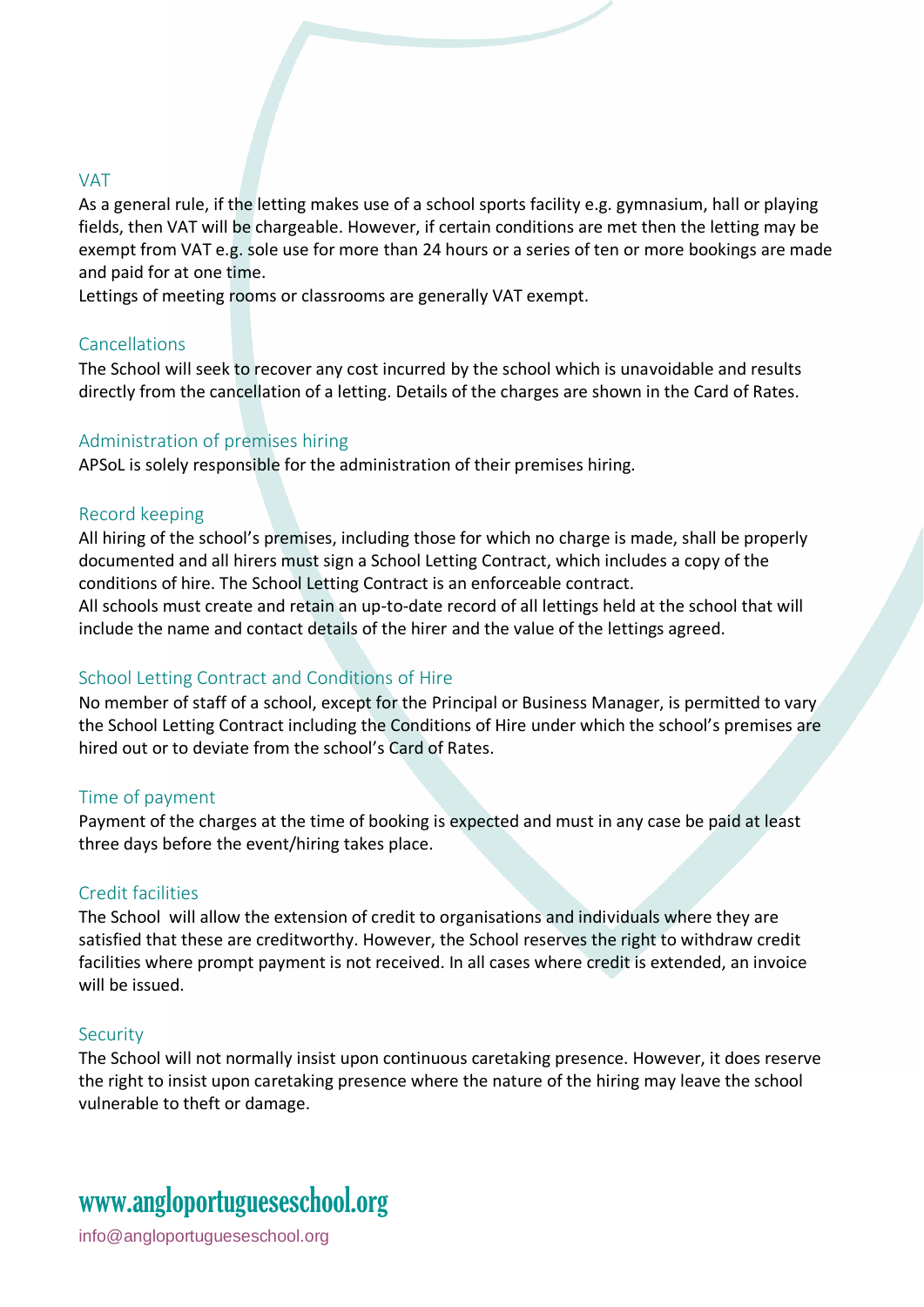### Anglo-Portuguese School Lettings Contract Template

| (Please use BLOCK CAPITALS)                                                                                                                                   |                 |                    |            |             |                      |
|---------------------------------------------------------------------------------------------------------------------------------------------------------------|-----------------|--------------------|------------|-------------|----------------------|
| Name of school                                                                                                                                                |                 |                    |            |             |                      |
| <b>Name of Hirer</b>                                                                                                                                          |                 |                    |            |             |                      |
| (the nominated organiser)                                                                                                                                     |                 |                    |            |             |                      |
| <b>Address of Hirer</b>                                                                                                                                       |                 |                    |            |             |                      |
| Contact number(s)                                                                                                                                             |                 |                    |            |             |                      |
| <b>Email address</b>                                                                                                                                          |                 |                    |            |             |                      |
| <b>Purpose of hire</b>                                                                                                                                        |                 |                    |            |             |                      |
| <b>Attendees</b>                                                                                                                                              | Total No.       |                    |            | No. adults  | No. children         |
| <b>Single booking</b>                                                                                                                                         | Date of booking |                    | Start time |             | End time             |
| <b>Block bookings</b>                                                                                                                                         | Frequency/days  |                    |            |             |                      |
|                                                                                                                                                               | Start date      |                    |            |             | Start time           |
|                                                                                                                                                               | End date        |                    |            |             | End time             |
| Booking times must allow sufficient time for preparation and clearing away before and after                                                                   |                 |                    |            |             |                      |
| the event.                                                                                                                                                    |                 |                    |            |             |                      |
| <b>Hire fee</b>                                                                                                                                               |                 |                    |            |             |                      |
| <b>Deposit</b>                                                                                                                                                |                 |                    |            |             |                      |
| <b>Facility required</b>                                                                                                                                      |                 | $\Box$ Dining Hall |            |             | $\Box$ Assembly Hall |
|                                                                                                                                                               |                 | □ Conference Room  |            |             | □ Astro Turf         |
| <b>Equipment required</b>                                                                                                                                     |                 |                    |            |             |                      |
| <b>Other arrangements</b>                                                                                                                                     |                 |                    |            |             |                      |
| The School does not provide any warranty that the Premises, facilities and equipment provided                                                                 |                 |                    |            |             |                      |
| are suitable for the intended purpose of the hire. The Hirer is required to satisfy themselves                                                                |                 |                    |            |             |                      |
| that their requirements are met, and the facilities are fit for purpose.                                                                                      |                 |                    |            |             |                      |
| Will refreshments be served?                                                                                                                                  |                 |                    | $\Box$ Yes | $\Box$ No   |                      |
| Will alcohol be consumed?                                                                                                                                     |                 |                    | □ Yes      | $\Box$ No   |                      |
| If yes, will the alcohol be<br>served or sold?                                                                                                                |                 |                    | □ Served   | $\Box$ Sold |                      |
| If permitted by The School, the relevant licence must be obtained for all events that will<br>involve the sale of alcohol, gambling and public entertainment. |                 |                    |            |             |                      |

# www[.angloportugueseschool.org](https://angloportugueseschool.org/)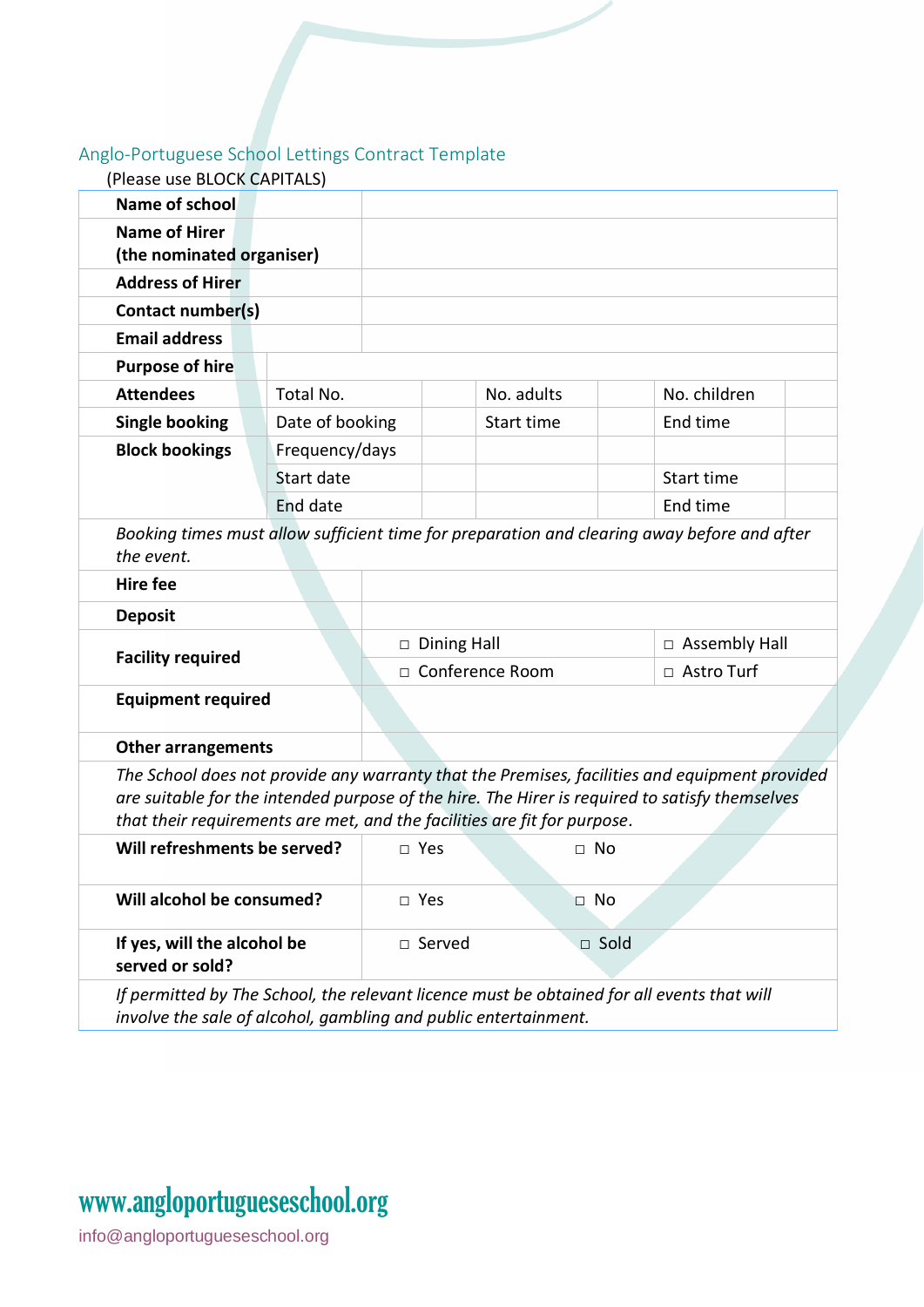I have read and accept the Conditions of Hire and I confirm that I am over the age of 18. Signed (Hirer): Full name: Date: *You will be sent confirmation of whether this application has been accepted or rejected by post or email*. *No letting will be regarded as booked until the deposit and booking fee is received in full and the School Lettings Contract has been signed by the Hirer and the School.* **Please return the form to:** (School use only) This application for letting is: ACCEPTED/REJECTED Signed: Position: Date: Evidence of own insurance cover supplied and approved □ Yes □ No Does the letting involve working with children/young people □ Yes □ No **If yes**, has the school followed their safeguarding procedures □ Yes □ No

#### Conditions of Hire

#### **1. Acceptance of conditions**

The hiring of accommodation in the school is permitted only on the conditions set out below. The School reserves the right not to let the school premises.

#### **2. Nominated organiser**

The hirer must nominate at least one person who will be on site during the period of the actual hiring to ensure that the prescribed conditions of hire are met. This person must be identified and must make her/himself known to the Principal/Business Manager or his/her representative at the start of the hiring.

#### **3. Areas hired**

The hirer must ensure that only the areas agreed with the school at the time of hire are used. **4. Behaviour and supervision**

Children must be supervised at all times within the building and grounds. The hirer will be responsible for ensuring the good behaviour of all those using the school. Noise must be kept at a reasonable level, as determined by the school's on-site staff, at all times.

**5. Periods of hire**

# www[.angloportugueseschool.org](https://angloportugueseschool.org/)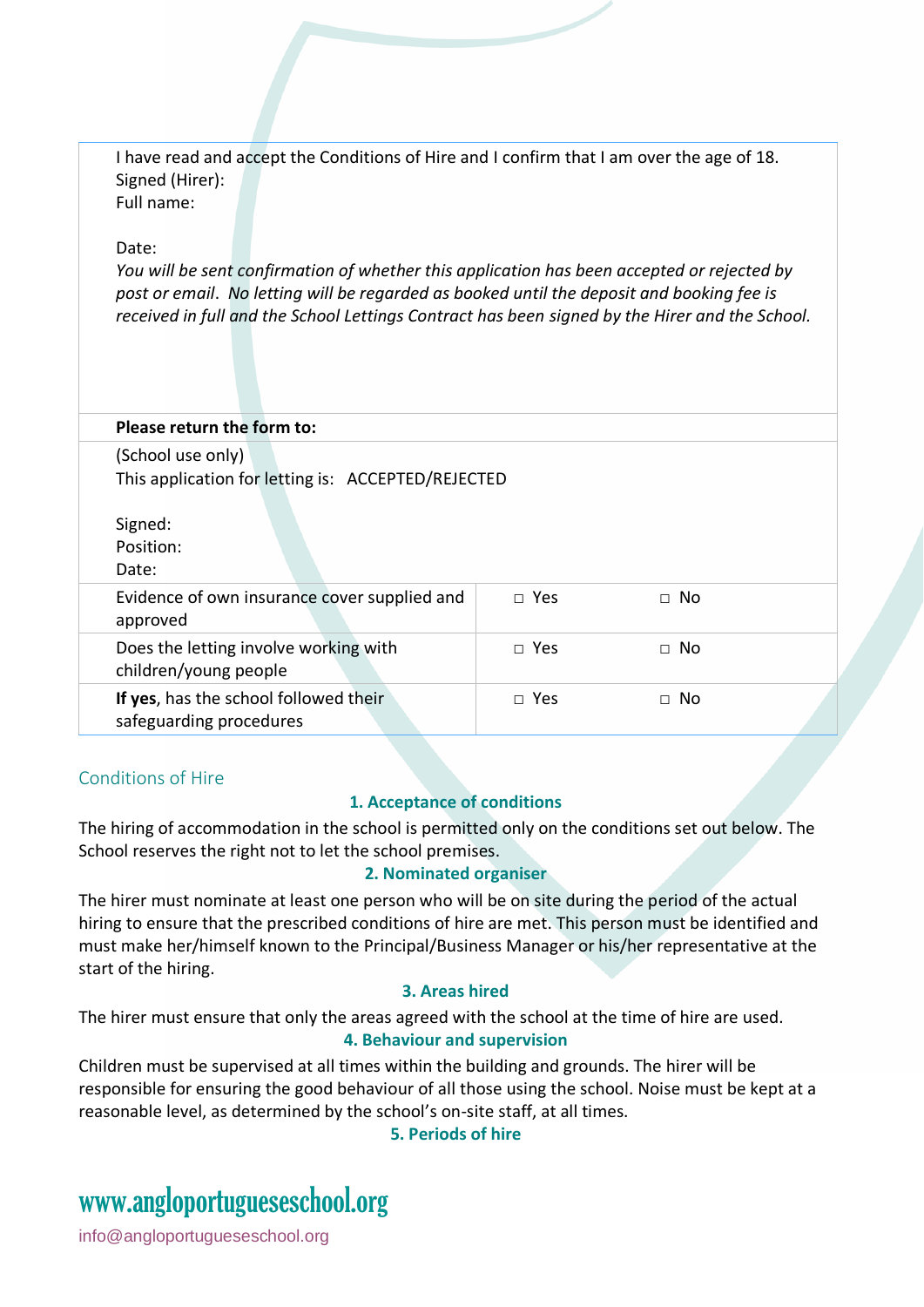The hirer must ensure that the period of actual hire does not exceed the times set out in the School Lettings Contract. Failure to keep to the designated hours may result in a proportion of a refundable deposit being forfeited, the amount to be determined by the school not acting unreasonably.

#### **6. Numbers**

The numbers of people using the school premises at any one time must not exceed the numbers indicated on the booking form and in the School Lettings Contract. Failure to comply with this condition may result in the immediate termination of the hiring by the school without refund.

#### **7. Cleaning**

The hirer must leave the areas used, including the school grounds, in a good state of cleanliness. Failure to do so may result in a proportion of the refundable deposit being forfeited, the amount to be determined by the school.

#### **8. Health and safety**

The health and safety features of the school, such as evacuation routes, will be indicated by on-site staff at the time of hire. The hirer must not interfere with, or misuse, any property of the school which is provided in the interests of health, safety or welfare. Hirers have a responsibility to ensure that all activities are safe and to safeguard their participants from avoidable harm.

#### **9. Fire**

The hirer will be made aware of the school's fire evacuation procedures relating to the area hired. All fire exits must be kept absolutely clear during the hiring.

#### **10. DBS checks**

Hirers must ensure that DBS checks are in place in accordance with current safeguarding legislation and the school's Child Protection and Safeguarding Policy. The school will seek written assurance that the hirer has appropriate policies and procedures in place in relation to safeguarding children.

#### **11. Anti-radicalisation**

If any agreement is made to allow non-school groups or organisations to use the premises, appropriate checks will be made before agreeing the contract. Usage will be monitored and in the event of any behaviour not in-keeping with the Tackling Extremism and Radicalisation Policy, the Trust may contact the police and terminate the contract.

#### **12. School equipment, fabric and fittings**

No use may be made of school equipment, such as pianos, without the prior agreement of the school, such equipment being listed in the School Lettings Contract. The hirer must not otherwise interfere with the fabric, fittings or contents of the school premises in any way.

#### **13. Hire of extra facilities**

The provision of additional facilities such as OHPs, TV, video, interactive whiteboards etc, must be agreed at the time of booking.

#### **14. Hirer's property**

Permission should be obtained from the school in advance if the hirer wants to bring electrical and other items equipment into the property. Hirers may not bring equipment or articles of a flammable, explosive or dangerous nature onto the school premises.

The school cannot accept any liability for the Hirer's or their guest's property on the premises at any time during the hire. This includes vehicles and their contents parked at the premises.

#### **15. Right of access**

The School reserves the right of access to the premises during the hiring.

### www[.angloportugueseschool.org](https://angloportugueseschool.org/)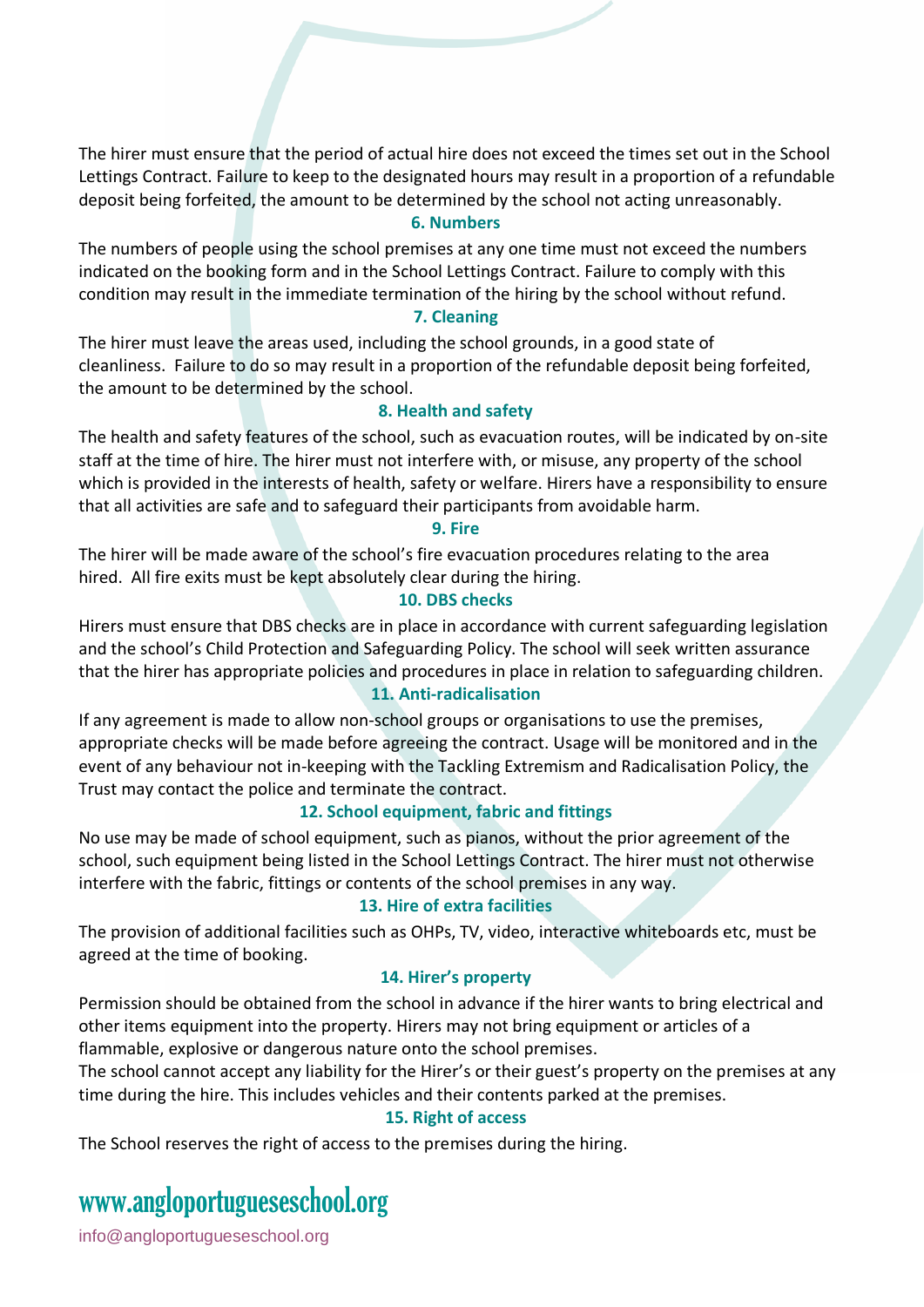Any keys or access codes, issued to the hirer by the school, are to be used exclusively by the hirer and must not be copied or shared with any third party, and must be returned to the school immediately at the end of the period of hire.

#### **16. Deposits**

The School requires the payment of a refundable deposit (over and above the charge) as security against damage to the premises (including any equipment) or against the premises being left in an unacceptable condition requiring the school to incur additional cost, e.g. for cleaning, caretaking or other expenses or against any non-payment of relevant charges under this policy.

#### **17. Payment of charges**

The refundable deposit and the hire charge must be paid at least three days before the date of the hiring, otherwise the accommodation will not be regarded as being agreed.

#### **18. Insurance**

The school may require the hirer to have insurance to provide cover for the hirer in the event of a claim for damage to property or injury is made against the hirer from a third party. This will be down to the school's discretion and will be agreed with the hirer prior to the confirmation of the booking.

#### **19. Own risk**

It is the hirer's responsibility to ensure that all those attending are made aware that they do so at their own risk.

#### **20. Accident or injury**

- The hirer must report any injuries to the on-site staff so that the necessary first aid, medical and reporting procedures can be initiated.
- The hirer must comply fully with instructions from the school's on-site staff and/or the emergency services.
- Any spillages or other accidents must be notified to the on-site staff as soon as possible.
- The School does not accept any responsibility for any accident or injury or loss of property that may occur to, or be sustained by, persons using the school premises during the period of the hiring.

#### **21. Food**

The hirer shall, if preparing, serving or selling food, observe all relevant food health and hygiene legislation and regulations.

#### **22. Alcohol**

Alcohol may not be sold or served without the written agreement of the School. If permission is given and the school does not already hold an Alcohol Licence, then alcohol may not be sold on the premises without a magistrate's licence. It is the responsibility of the hirer to obtain and show the licence to the Principal /Business Manager in advance of the hiring.

#### **23. Sale of goods**

The hirer shall, if selling goods on the premises, comply with the Fair-Trading Laws and any code of practice used in connection with such sales. In particular, the Hirer shall ensure that the total price of all goods and services are prominently displayed, as shall be the organiser's name and address.

#### **24. Animals**

The hirer shall ensure that no animals (including birds) except for guide dogs are brought into the premises unless otherwise agreed with the School.

**25. Musical works and copyright**

## www[.angloportugueseschool.org](https://angloportugueseschool.org/)